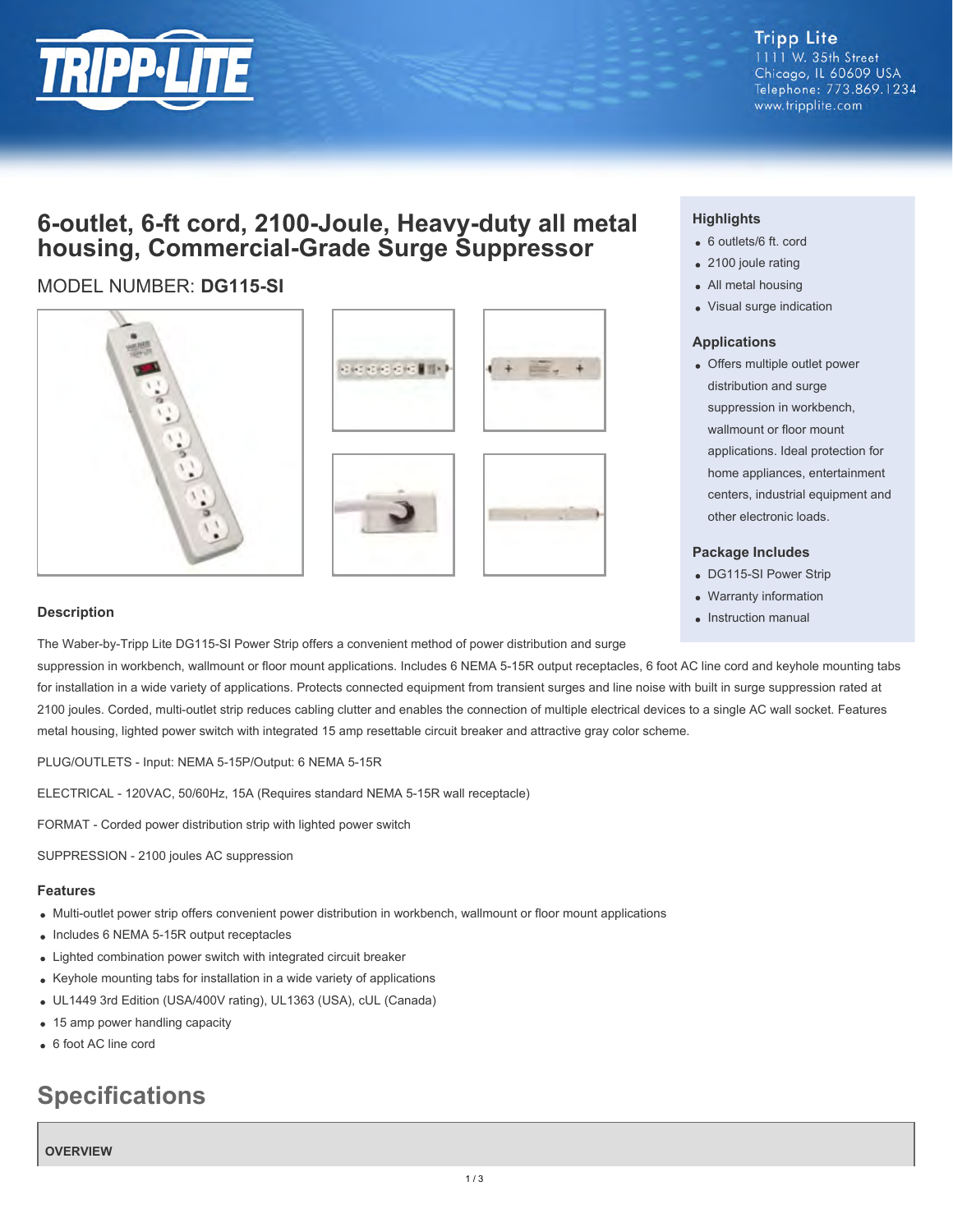

| Intended Application               | Industrial/Factory Floor                                                           |  |
|------------------------------------|------------------------------------------------------------------------------------|--|
|                                    |                                                                                    |  |
| <b>OUTPUT</b>                      |                                                                                    |  |
| <b>Frequency Compatibility</b>     | 50 / 60 Hz                                                                         |  |
| Output (Watts)                     | 1800                                                                               |  |
| Circuit Breaker (amps)             | 15                                                                                 |  |
| Overload Protection                | 15A resettable circuit breaker integrated into lighted power switch                |  |
| Outlet Quantity / Type             | 6 NEMA 5-15R                                                                       |  |
| Number of Outlets                  | 6                                                                                  |  |
| <b>INPUT</b>                       |                                                                                    |  |
| Nominal Input Voltage(s) Supported | <b>120V AC</b>                                                                     |  |
| Recommended Electrical Service     | 120V (110-125V)                                                                    |  |
| Input Connection Type              | NEMA 5-15P input plug                                                              |  |
| Input Cord Length (ft.)            | 6                                                                                  |  |
| Input Cord Length (m)              | 1.8                                                                                |  |
| Input Cord Gauge Type              | 14 gauge, SJT                                                                      |  |
| Voltage Compatibility (VAC)        | 120                                                                                |  |
| Maximum Surge Amps                 | 39000                                                                              |  |
| <b>LEDS ALARMS &amp; SWITCHES</b>  |                                                                                    |  |
| <b>Switches</b>                    | Lighted two position power switch controls power to all outlets                    |  |
| Diagnostic LEDs                    | Protection present (green)                                                         |  |
|                                    |                                                                                    |  |
| <b>SURGE / NOISE SUPPRESSION</b>   |                                                                                    |  |
| AC Suppression Joule Rating        | 2100                                                                               |  |
| AC Suppression Response Time       | $< 1$ ns                                                                           |  |
| <b>Protection Modes</b>            | Includes full normal mode (H-N) and common mode (N-G / H-G) line surge suppression |  |
| UL1449 Let Through Rating          | 400V - UL Verified                                                                 |  |
| EMI / RFI Filtering                | Up to 20dB                                                                         |  |
| Immunity                           | Conforms to IEE 587 / ANSI C62.41                                                  |  |
| <b>DATALINE SURGE SUPPRESSION</b>  |                                                                                    |  |
| Telephone/DSL Protection           | No                                                                                 |  |
| Cable (Coax) Protection            | No                                                                                 |  |
| Network (Ethernet) Protection      | $\mathsf{No}$                                                                      |  |